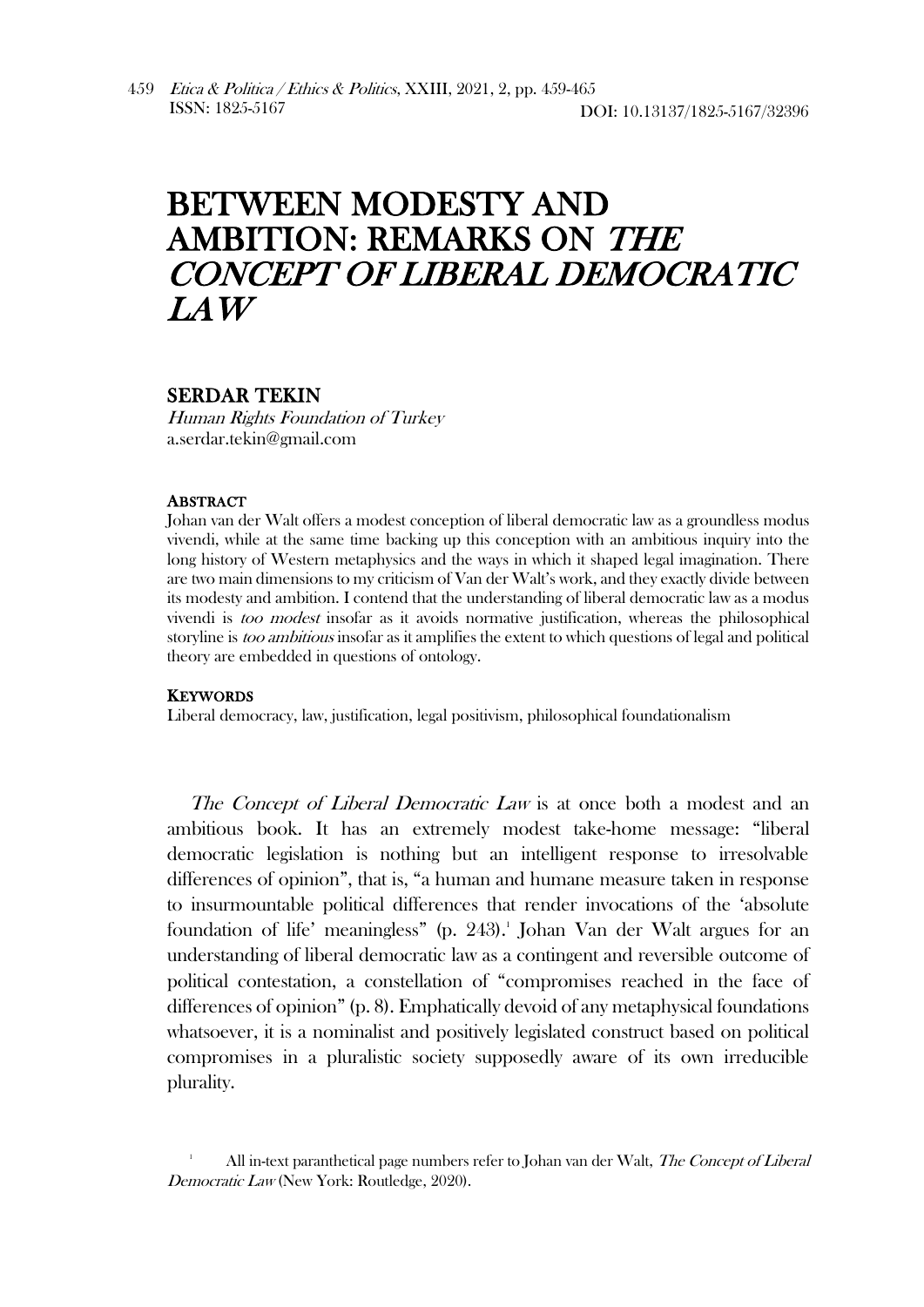To make a case for this modest position, however, Van der Walt undertakes an ambitious theoretical endeavor and engages with the long history of "Western metaphysics," which, in his view, not only cradled the concept of liberal democratic law, "but also smothered and distorted it for much too long" (p. 223). The sheer scope of the investigation is daunting, to say the least. It extends from conceptions of nature in pre-Socratic philosophy to Aristotelian ontology and all the way to Hegel's philosophical historicism, followed by a series of critical encounters with some of the most prominent legal theorists of the  $20<sup>th</sup>$  century, ultimately with a view to "distilling" from this "heavy metaphysical soup" the "pure" concept of liberal democratic law (p. 13).

There are two main dimensions to my criticism of Van der Walt's work, and they exactly divide between its modesty and ambition. Put in a nutshell, I find the central thesis of the book too modest but the historico-philosophical storyline too ambitious.

Van der Walt's pure concept of liberal democratic law is so modest that he hardly offers any normative argument in its defense. Nor does he offer any specific account of what makes it *liberal* and *democratic* in the first place. With regards to liberalism, he rejects (rightly, in my view) all appeals to the philosophical discourse of natural law as untenable: "Liberal democracy cannot claim allegiance to some kind of natural law conception of law without seriously misreading its own historical narrative," because it is "the form of government that emerged from the historical recognition that divisive social pluralities disqualify everyone from claiming the capacity to glean from nature, or from 'reason,' rules and principles that are universally valid and bind all people in the same way" (p. 7). Given the irreducible plurality of worldviews and interpretive frameworks, we are indeed no longer in a position to invoke, say, Jefferson's "self-evident truths" or Kant's "facts of reason," which are putatively beyond dispute. Likewise, with regards to democracy, Van der Walt warns about the perils of conceiving "the people" as a macro-subject capable of speaking in one voice and acting on one will. Drawing on Claude Lefort's much celebrated notion that the site of "the people" is an empty space and that it must remain empty for the sake of democratic openness, he argues that the "invocation of the People as the foundation of democratic government has from the beginning been steeped in theologico-political myth-making" (p. 231).

I do agree with these lines of criticism debunking foundationalist conceptions structured around natural law and "the people." However, granted that a liberalism of natural law variety is no longer viable and that democracy is premised not so much on the presence as the absence of "the people," the compelling theoretical question would be how to account for the *normative content* of liberal democracy. After such a sustained and erudite critique of foundationalism as Van der Walt's, one at least expects the question to be raised. And yet, it is precisely this question that The Concept of Liberal Democratic Law fails to raise, let alone address. In the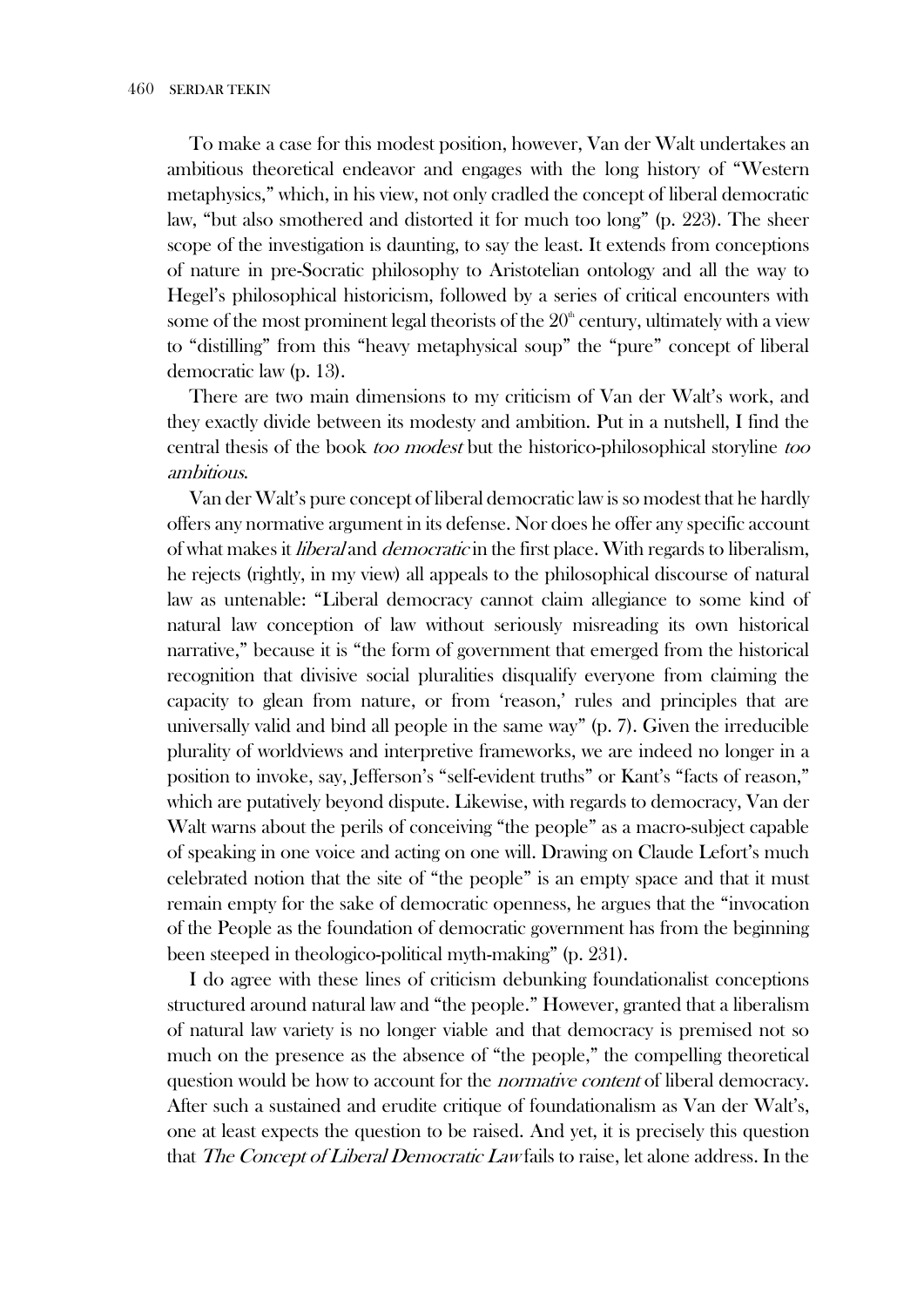end, without any attempt to normative theorizing, we are invited to embrace liberal democracy as a modus vivendi of sorts. This strikes me as an unnecessarily modest position, especially in our historical juncture where so many factors seem to sound the death knell for liberal democracy, as Van der Walt himself acutely observes in the opening remarks of the book. If he is right in this diagnosis, then, legal and political theorists committed to liberal democracy would be well-advised to argue for something normatively more substantial than a mere modus vivendi.

Van der Walt's reasons for avoiding normative theorizing are not systematically expounded, but they seem to stem, at least in part, what he takes to be the liberal democrat's dilemma. On the one hand, liberal democrats are committed to a set of principles―"such as equality before the law, respect for the inviolable dignity and integrity of persons, freedom of conscience and belief of all individuals, and so forth" (p. 2)—which they deem to be the "right" or "correct" principles.<sup>2</sup> Without a sincere commitment of this sort, they would not be liberal democrats in the first place. On the other hand, however, it is precisely because they are liberal democrats that they would not (and of course, should not) impose their principles on others. The assumption that "those who evidently and adamantly disagree with your principles and convictions ultimately have good reasons to agree with you, good reasons that somehow just remain unbeknown to them and to which they should become enlightened" (p. 5) is not only presumptuous but also dangerous. It paves the way for a "dogmatic liberalism that ultimately risks becoming as illiberal as any adversary of liberal democracy imaginable" (p. 5).

Finding themselves between a rock and a hard place, so the argument goes, liberal democrats must maintain a dual relation to "rightness" or "correctness." They are supposed to remain committed to what they take to be the right principles of liberal democracy, while at the same time acknowledging the fact that liberal democratic politics is not a "pursuit of correctness" because in contexts of serious disagreement "reliance on correctness gets one nowhere" (p. 4). The crucial point is to understand that "contexts of serious disagreement regarding the correct course of action to be followed demand a very different approach to the challenge of sustaining enough 'common ground' to render adequately peaceful co-existence possible" (p. 4). Or as Van der Walt puts it more succinctly a few pages later: "Dogmatic insistence on the appropriateness or correctness of liberal democratic principles obstructs the unique mode of political praxis that these principles demand" (p. 6).

To my view, this is a lesson that much of contemporary liberal democratic theory has *already* taken to heart. Suffice it to recall John Rawls's "political liberalism" and Jürgen Habermas's "discourse theory of law and democracy." Taking plurality and

<sup>2</sup> Van der Walt does not make a distinction between "rightness" and "correctness." So, for the purposes of this essay, I also use these terms interchangeably, as bearing on the propositional content of normative validity claims.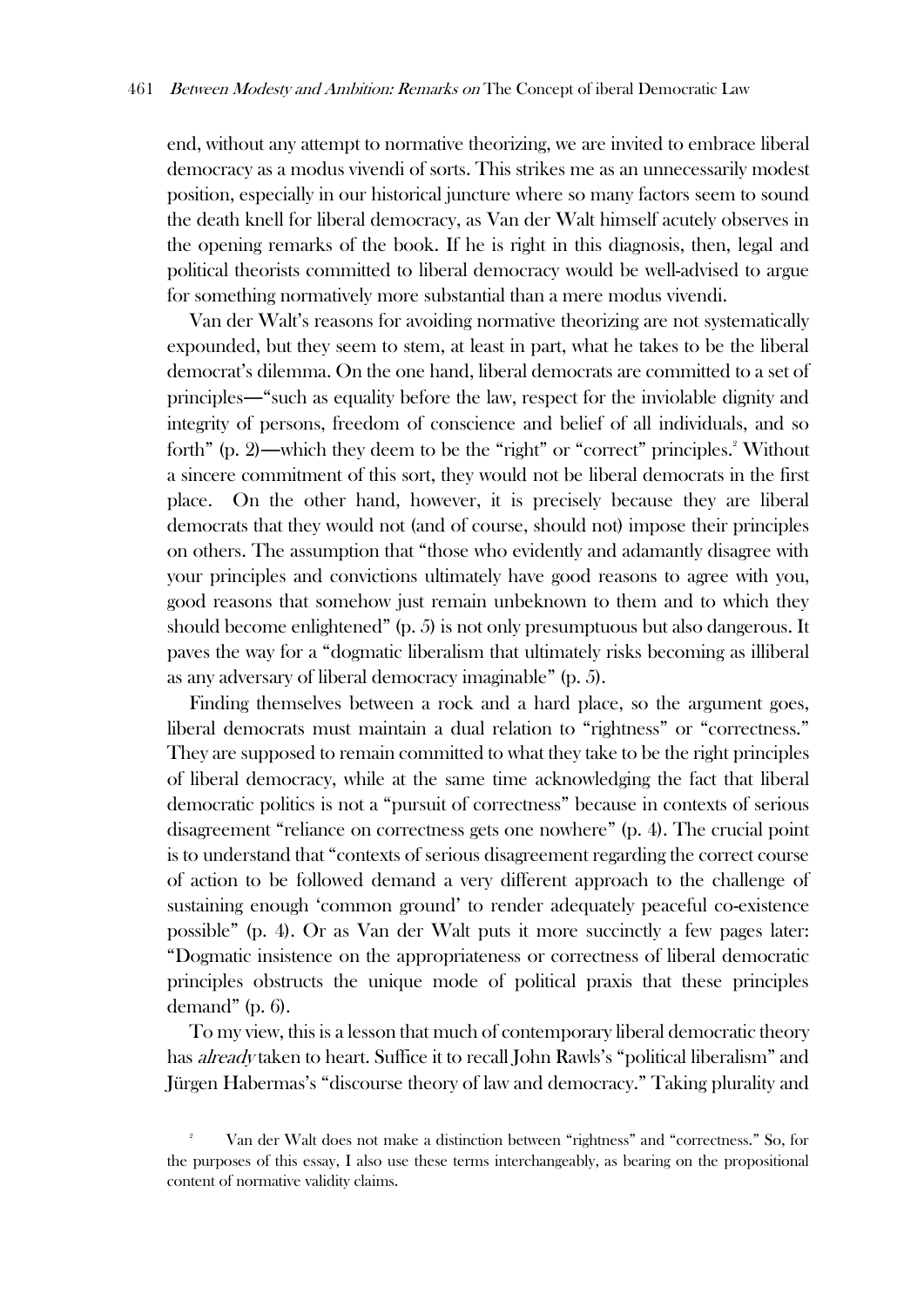disagreement seriously, Rawls and Habermas built their own stories about liberal democracy around the question of what it means to seek common ground despite our disagreements. The differences in their philosophical strategies notwithstanding, both endorse a modest program of justification and decidedly reject any appeal to metaphysical foundations in their defense of liberal democracy. Their theories are "postmetaphysical" through and through, and yet not too modest (in the sense that I argue Van der Walt's is) for they face up to the challenge of how to make sense of the normative content of liberal democracy without succumbing to philosophical foundationalism. That is, they offer impressive attempts at postmetaphysical modes of normative justification, which are specifically geared toward the contemporary reality of late modern societies marked by plurality and disagreement. The kind of political theorizing we find in Rawls and Habermas is thus postmetaphysical but *not* postnormative.

Of course, not all readers of Rawls and Habermas would agree with the latter claim. According to some, despite their self-professed aspiration to move beyond metaphysics, foundationalist assumptions are covertly smuggled into the conceptual edifice of their theories. On this reading, the typical charge is that these theories are not really postmetaphysical. According to others, however, in bidding farewell to metaphysics, Rawls and Habermas have also given up the distinctive aspiration of political philosophy, which is to offer compelling visions of the good life. The charge here is rather that their theories are not normative enough.

Regardless of how one reads Rawls and Habermas, there would be no doubt that their thinking is deeply relevant to the central theme of Van der Walt's inquiry. Throughout the book, however, except a few passing allusions, Van der Walt does not at all engage with these two prominent figures of contemporary liberal democratic theory―an omission which he rightly expects that readers will find "strange" (p. xiii). It is indeed strange, and given the overarching argument of the book and the wide range of topics addressed in it (including, say, pre-Socratic philosophers), the explanation he makes in the Preface―that an extra chapter on Rawls and Habermas would make the book too long―is far from satisfactory.

I make this point not because I think that either Rawls or Habermas simply got it right. But I do think that they asked the right kind of questions, i.e., questions regarding how liberal democratic theory ought to think through justification. The paradigm shift inaugurated by their works paved the way, initially independent of one another, for conceptions of justification centered around "public reason" (in the case of Rawls) and "public deliberation" (in the case of Habermas). To make a long story very short, while the former is primarily about the content of reasons given in a justification process, the latter is about the process of reason-giving itself.<sup>3</sup> Their differences notwithstanding, both approaches endorse that the justification of

<sup>3</sup> Simone Chambers, "Theories of Political Justification," Philosophy Compass 5/11 (2010): 894.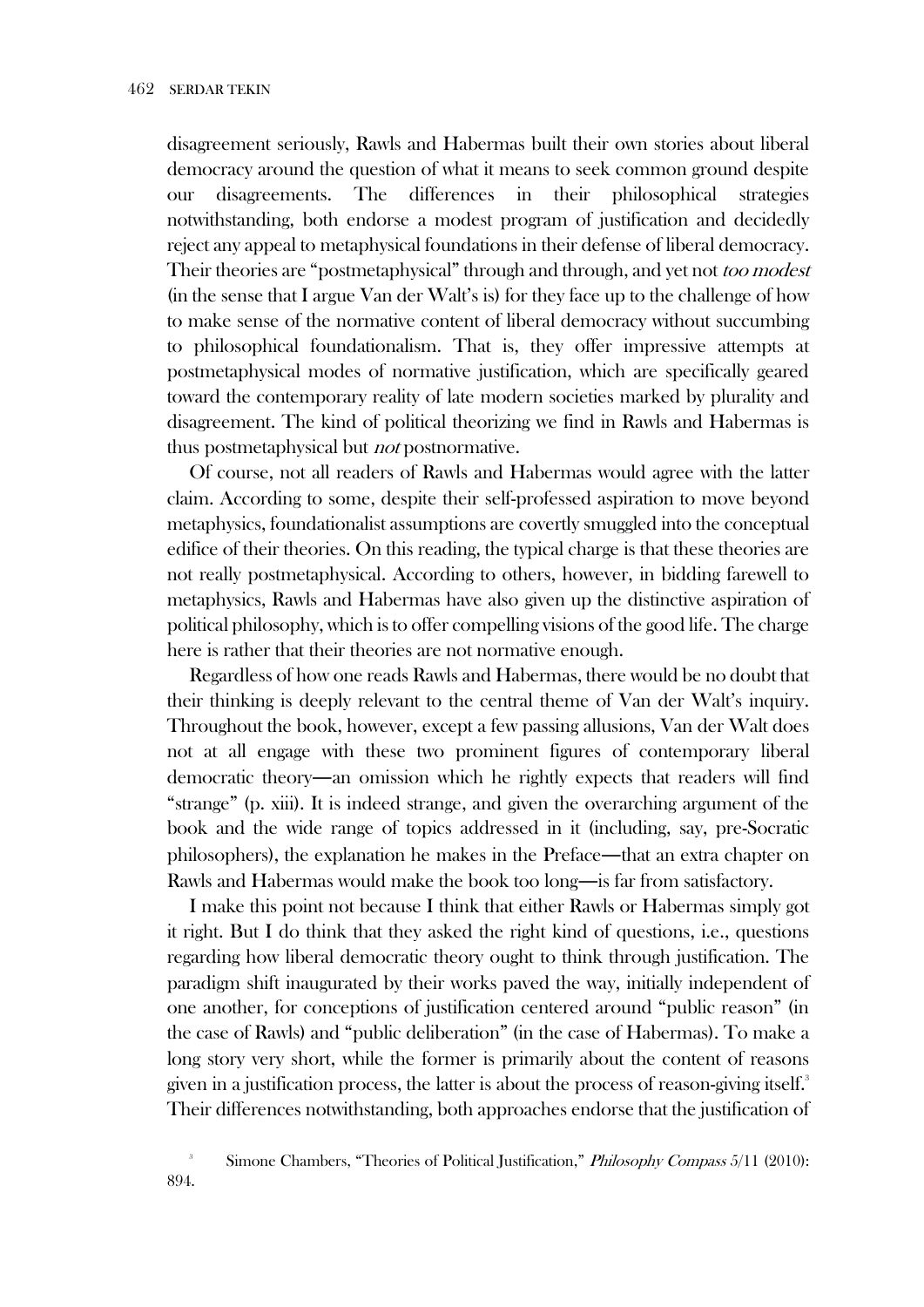coercive laws and public institutions in a liberal democratic polity can no longer appeal to an independent order of verification, but must be intersubjectively validated and remain open to contestation. Hence their profound relevance to the "unique mode of political praxis" that Van der Walt associates with liberal democracy.

The lack of engagement with this brand of liberal democratic theory leads to a crucial shortcoming in Van der Walt's work, one which concerns the basic structure of the argument. Once the postmetaphysical modes of normative justification are left out of the picture, it becomes all too easy to frame the debate along an either/or question: either we endorse pure positivism and a modus vivendi account of liberal democratic politics, or we fall back upon an old school foundationalism. But is this a true dichotomy in the first place? If Van der Walt thinks that it is, he needs to make a case for it by engaging with postmetaphysical yet normatively oriented theories of liberal democracy, which claim to have moved beyond precisely such dichotomy. Without a critical engagement of this sort, the dichotomy that structures the basic argument of the book remains by and large unpersuasive.

A further problem has more specifically to do with the relation of law and politics. "From the perspective of liberal democratic law," writes Van der Walt, "legislation is the principal format of law, and all law is in principle legislation" (p. 241). Since law is positively enacted against the background of disagreement, it relies on contingent majority-minority configurations and lays no claim to truth. "Liberal democratic legislation does not tell anyone that he or she is wrong for having opinions and preferences that conflict with its coercive terms. It simply asks everyone to respect those coercive terms as the outcome of a legitimate legislative procedure and a 'legitimately' won right to govern" (p. 243). I have no objection to this statement in and of itself. The problem is rather that it remains unclear how we are supposed to make sense of a "legitimate legislative procedure" capable of bestowing some kind of justification to coercive law.

The legitimate legislative procedure is itself legally constituted. What this means is that law and democratic process stand in a circular relation to one another. This does not have to be a vicious circle, provided that―in Van der Walt's own words—"legislation remains an outcome of *rational* majority-minority relations" (p. 241, emphasis mine). Van der Walt does not explain what he means by "rational." In my view, to ensure some degree of practical rationality, the procedural constraints on political will-formation, namely, the legally constituted democratic process, must be able to meet some set of normative criteria that endows it with a capacity to legitimize the outcome in terms of good reasons. Or to put it differently, there must be some kind of link between the rational merits of the procedure and the legitimacy of the outcome. As Habermas noted in an exchange with Frank Michelman and Jeremy Waldron: "If it is not by virtue of the cognitive content and the reasonable expectation of a rationally acceptable outcome of deliberation, what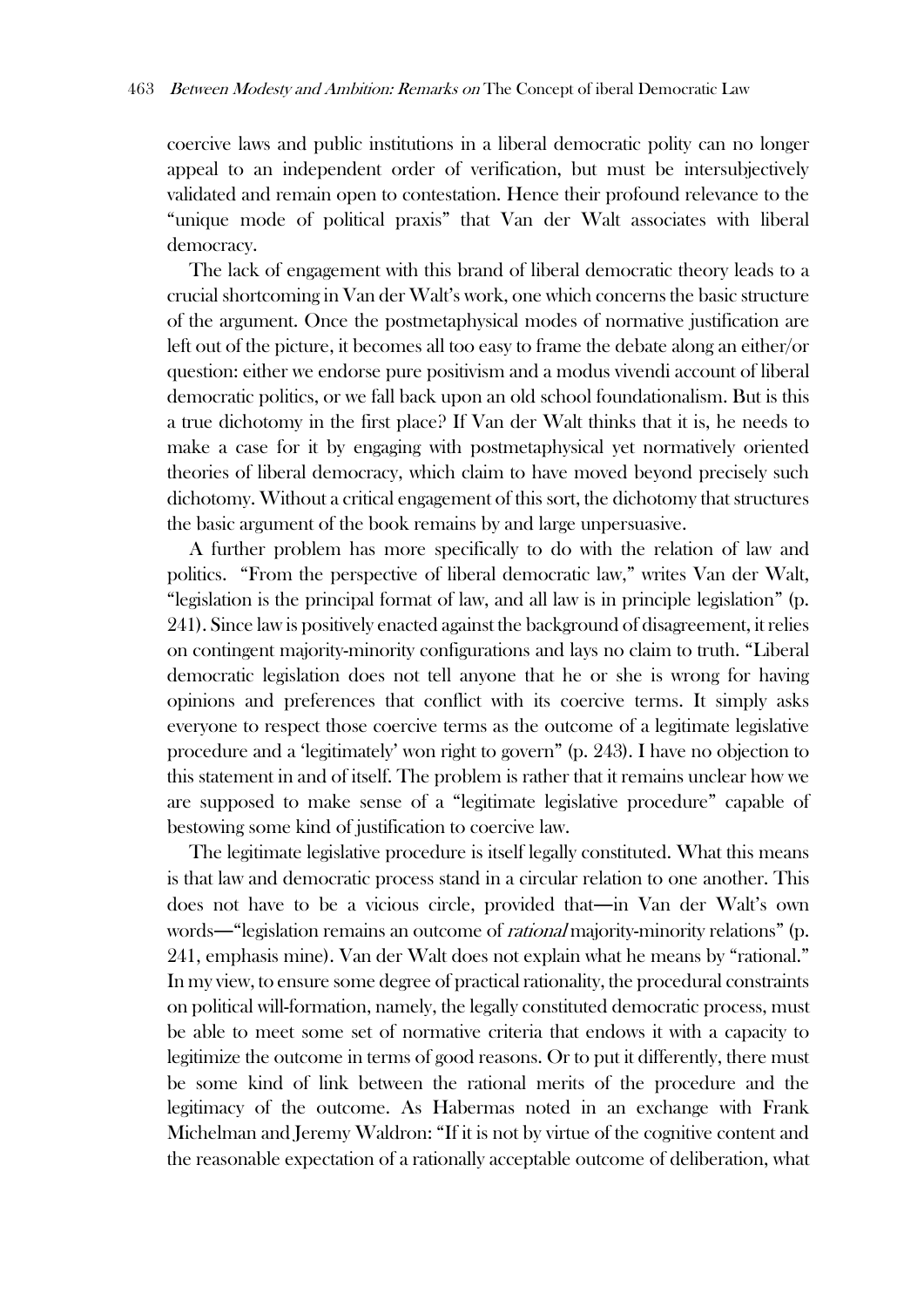else makes a deliberative process of legislation and adjudication a generator of legitimacy so that citizens are induced to accept controversial results as 'worthy of respect?'"<sup>4</sup> To be sure, procedures (even when they are normatively demanding and strictly observed) cannot dictate or guarantee the cognitive quality of the outcome, but they can at least ensure the rationality of the process, thereby enhancing the democratic legitimacy of legislation. Yet, it is hard to see how any legislative procedure would serve to this purpose if the "application of norms bears no intrinsic relation to norms" (p. 8), as Van der Walt insists from the outset.

Thus far I have tried to clarify what makes Van der Walt's pure concept of liberal democratic law too modest. Let me now turn to what I find too ambitious in the philosophical storyline of the book―and to this end, I want to use the foregoing remark about norms and their application as a springboard. Rejecting the notion that there exists "some essential normative and epistemic continuity between the ideal content and the practical realisation of a norm," Van der Walt defends an alternative understanding of rule application "as a compromise that simultaneously sustains, disrupts and severs the relation between the real and the ideal" (p. 8). To be sure, this is a significant topic in legal theory, and obviously there are philosophical stakes in the discussion. But what exactly are these stakes? According to Van der Walt, they go all the way back to Aristotle's metaphysics: "For purposes of thinking through this understanding of norm-application―thinking through what takes place in the process of application―one also needs to rethink Aristotle's potentiality-actuality distinction, as Agamben prompts one to do. The distinction between potentiality and actuality, and the rethinking of this distinction is for this reason one of the key focus points in this book." (p. 8) It is this mode of theorizing and its typical gestures which amplify the terms of the debate to the scale of "Western metaphysics" that I find over ambitious.

Instead of engaging here in a technical discussion as to why it would be a category mistake to frame the problem of rule application in terms of Aristotle's potentialityactuality distinction, I would like to conclude with some brief remarks on the pretension of deep continuity implicit in such amplifying gestures. Van der Walt tells a grand story, according to which the very notion of nomos is from the beginning embedded in two conceptions of nature, that is, "nature conceived as cosmic order" or kosmos, on the one hand, and "nature conceived as the anarchic reign of physical forces" or *physis*, on the other (p. 225). Aristotle is the key figure in the longstanding metaphysical tradition that worked hard to sustain a clear distinction between kosmos and physis, aligning nomos with the former, so that law would remain firmly rooted in the intrinsic order of things. Since then many followed in his footsteps―including Roman jurists, Aquinas, Hegel, Savigny, Rudolf Smend, and Ronald Dworkin―all seeking a secure foundation for law in

<sup>4</sup> Jürgen Habermas, "On Law and Disagreement: Some Comments on 'Interpretative Pluralism,'" Ratio Juris 16/2 (2003): 190.